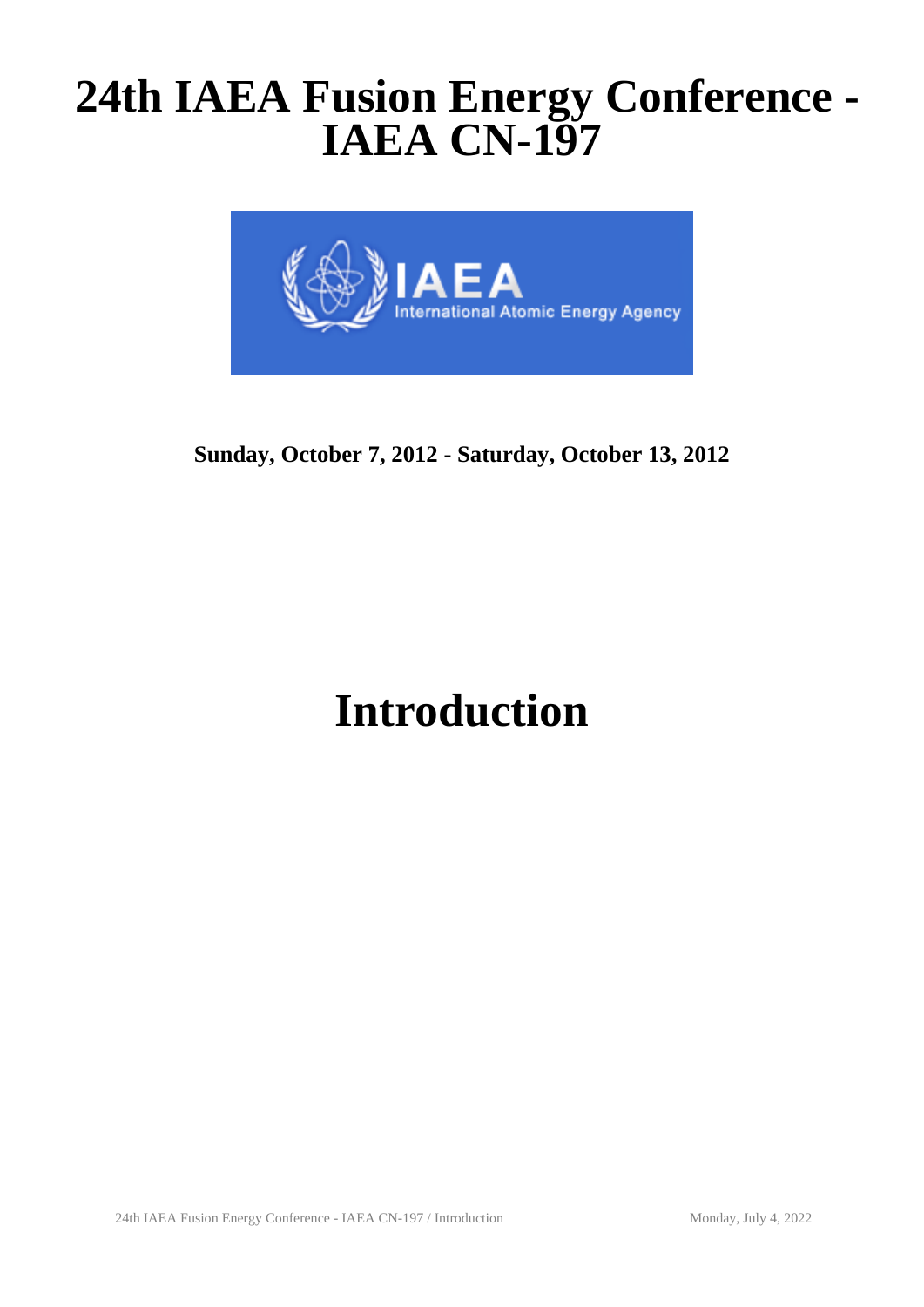#### <div style="text-align: left">

With a number of next-step fusion devices currently being implemented — such as the International Thermonuclear Experimental Reactor (ITER) in Cadarache, France, and the National Ignition Facility (NIF) in Livermore, USA  $-$  and in view of the concomitant need to demonstrate the technological feasibility of fusion power plants as well as the economical viability of this method of energy production, the fusion community is now facing new challenges. The resolution of these challenges will dictate research orientations in the present and coming decades.

The scientific scope of FEC 2012 is, therefore, intended to reflect the priorities of this new era in fusion energy research. The conference aims to be a platform for sharing the results of research and development efforts in both national and international fusion experiments that have been shaped by these new priorities, and thereby help in pinpointing worldwide advances in fusion theory, experiments, technology, engineering, safety and socio-economics. Furthermore, the conference will also set these results against the backdrop of the requirements for a net energy producing fusion device and a fusion power plant in general, and will thus help in defining the way forward.

With the participation of international organizations such as the ITER International Organization and Euratom, as well as the collaboration of more than forty countries and several research institutes, including those working on smaller plasma devices, it is expected that this conference will, as in the past, serve to identify possibilities and means for a continuous effective international collaboration.  $<$ /div $>$ 

#### **OV - Overviews**

### **EXC - Magnetic Confinement Experiments: Confinement**

**EXS - Magnetic Confinement Experiments: Stability**

**EXW - Magnetic Confinement Experiments: Wave–plasma interactions; current drive; heating; energetic particles**

**EXD - Magnetic Confinement Experiments: Plasma–material interactions; divertors; limiters; scrape-off layer (SOL)**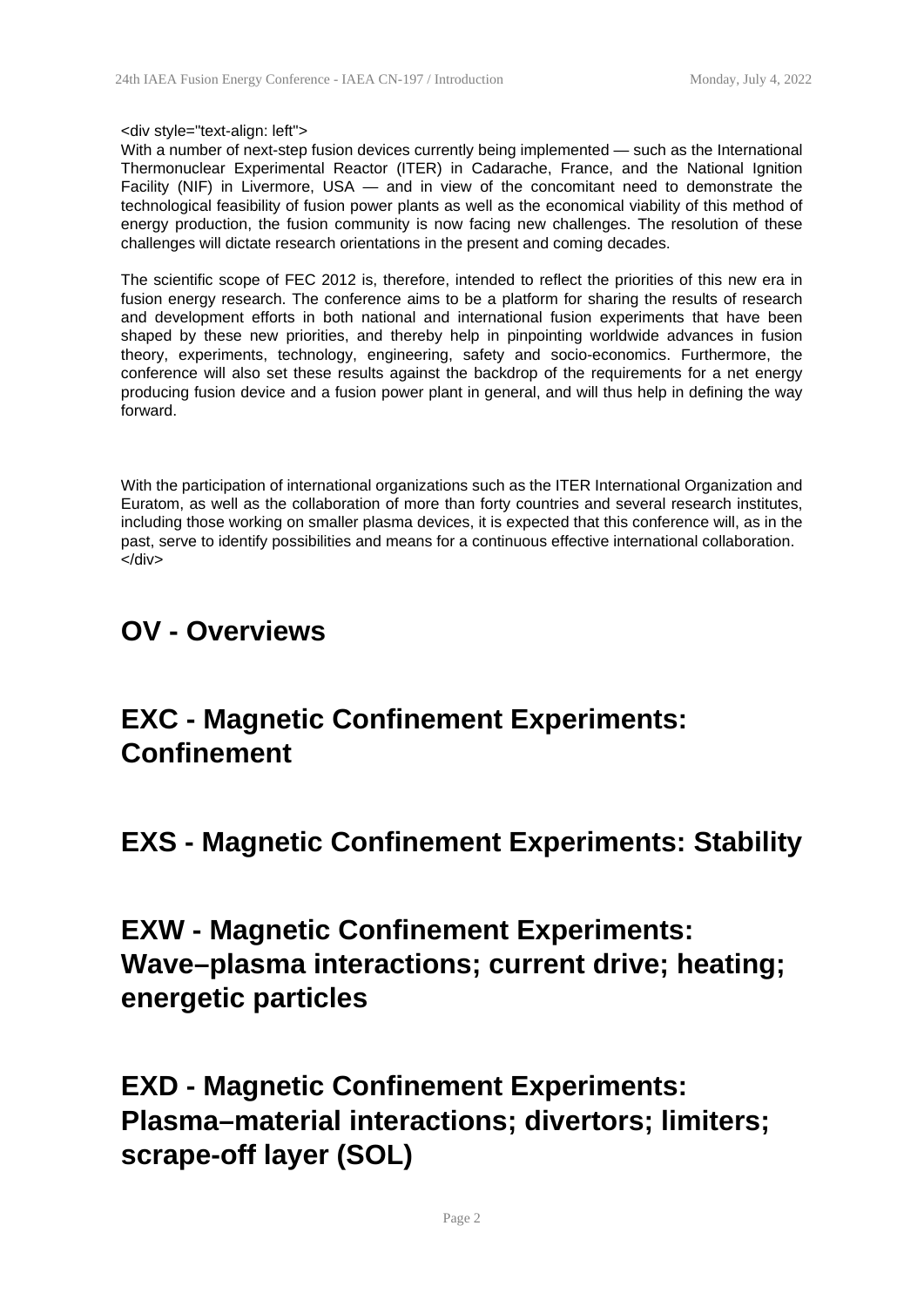### **THC - Magnetic Confinement Theory and Modelling: Confinement**

**THS - Magnetic Confinement Theory and Modelling: Stability**

**THW - Magnetic Confinement Theory and Modelling: Wave–plasma interactions; current drive; heating; energetic particles**

**THD - Magnetic Confinement Theory and Modelling: Plasma–material interactions; divertors, limiters, scrape-off layer (SOL)**

**ITR - ITER Activities**

- **IFE Inertial Fusion Experiments and Theory**
- **ICC Innovative Confinement Concepts**
- **FTP Fusion Technology and Power Plant Design**

**SEE - Safety, Environmental and Economic Aspects of Fusion**